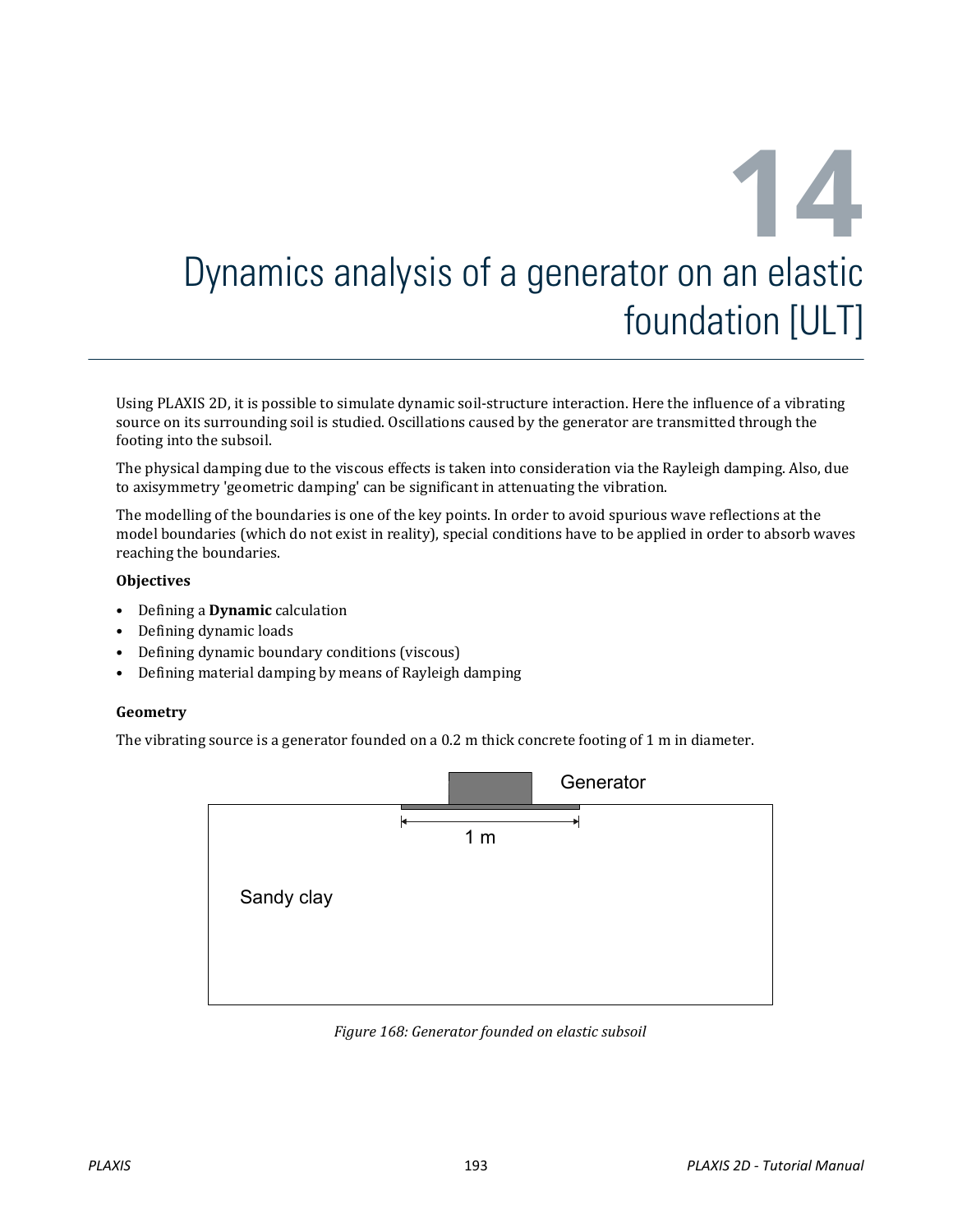# 14.1 Create new project

To create the new project, follow these steps:

- **1.** Start the Input program and select **Start a new project** from the **Quick select** dialog box.
- **2.** In the **Project** tabsheet of the **Project properties** window, enter an appropriate title.
- **3.** Due to the three dimensional nature of the problem, an axisymmetric model is used. In the **Model** tabsheet select the **Axisymmetric** option for **Model** and keep the default option for **Elements** (**15-Noded**).
- **4.** Keep the default values for units and constants and set the model contour to  $x_{min} = 0$  m,  $x_{max} = 20$  m,  $y_{min} = 1$  $-10$  m and  $y_{\text{max}} = 0$  m.

**Note:** The model boundaries should be sufficiently far from the region of interest, to avoid disturbances due to possible reflections. Although special measures are adopted in order to avoid spurious reflections (viscous boundaries), there is always a small influence and it is still a good habit to put boundaries far away. In a dynamics analysis, model boundaries are generally taken further away than in a static analysis.

# 14.2 Define the soil stratigraphy

The subsoil consists of one layer with a depth of 10 m. The ground level is defined at  $y = 0$ . Note that water conditions are not considered in this example. To define the soil stratigraphy:

- **1.** Click the **Create borehole** button **and create a borehole at**  $x = 0$ **.**
- **2.** Create a soil layer extending from ground surface  $(y = 0)$  to a depth of 10 m  $(y = -10)$ .
- **3.** Keep the **Head** in the borehole at 0 m. This means that the sub-soil is fully saturated.

# 14.3 Create and assign material data sets

 The soil layer consists of sandy clay, which is assumed to be elastic. Create a data set under the **Soil and interfaces** set type according to the information given in Table 31 (on page 195). The specified Young's modulus seems relatively high. This is because the dynamic stiffness of the ground is generally considerably larger than the static stiffness, since dynamic loadings are usually fast and cause very small strains.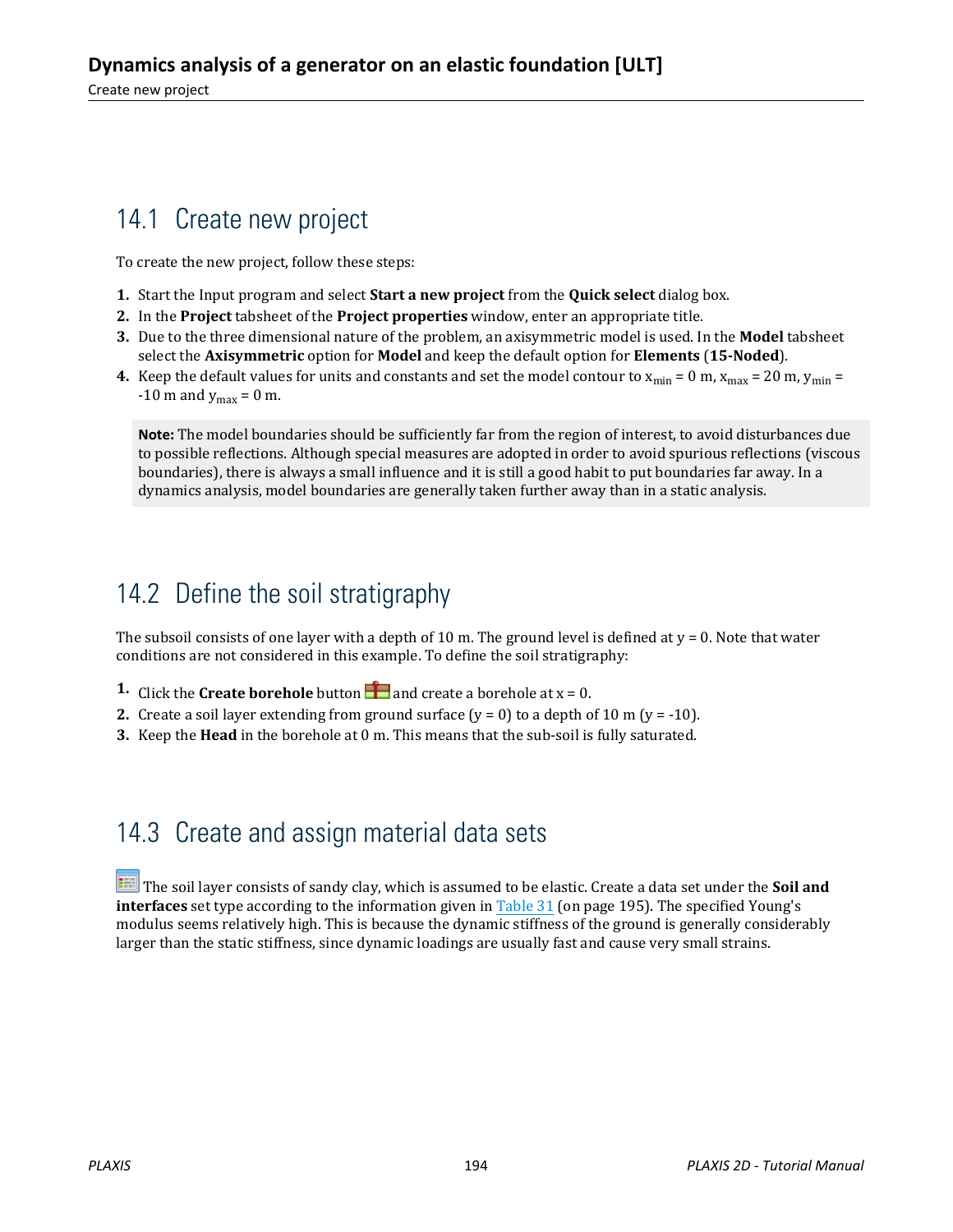Define the structural elements

| <b>Parameter</b>                      | <b>Name</b>      | <b>Value</b>   | <b>Unit</b>       |  |  |  |
|---------------------------------------|------------------|----------------|-------------------|--|--|--|
| <b>General</b>                        |                  |                |                   |  |  |  |
| Material model                        | Model            | Linear elastic |                   |  |  |  |
| Type of material behaviour            | Type             | Drained        |                   |  |  |  |
| Soil unit weight above phreatic level | Yunsat           | 20             | $kN/m^3$          |  |  |  |
| Soil unit weight below phreatic level | $Y_{\text{sat}}$ | 20             | $kN/m^3$          |  |  |  |
| <b>Parameters</b>                     |                  |                |                   |  |  |  |
| Stiffness                             | E'               | $50.10^{3}$    | kN/m <sup>2</sup> |  |  |  |
| Poisson's ratio                       | $\nu'$           | 0.3            |                   |  |  |  |
| <b>Initial</b>                        |                  |                |                   |  |  |  |
| $K_0$ determination                   |                  | Automatic      |                   |  |  |  |
| Lateral earth pressure coefficient    | $K_{0,x}$        | 0.50           |                   |  |  |  |

#### **Table 31: Material properties of the material**

 $\bm{\mathsf{Note}}$ : When using Mohr-Coulomb or linear elastic models the wave velocities  $\bm{\mathsf{V}}_p$  and  $\bm{\mathsf{V}}_s$  are calculated from the elastic parameters and the soil weight.  $V_p$  and  $V_s$  can also be entered as input; the elastic parameters are then calculated automatically. See also Elastic parameters and the Wave Velocity relationships in the *Parameters Tabsheet* of the Reference Manual.

# 14.4 Define the structural elements

The generator is defined in the **Structures** mode.

The material properties of the footing are defined in the table below.

**Table 32: Material properties of the footing**

| <b>Parameter</b>  | <b>Name</b> | <b>Value</b>       | Unit                     |
|-------------------|-------------|--------------------|--------------------------|
| Material type     |             | Elastic            | -                        |
| Isotropic         | -           | Yes                | $\overline{\phantom{0}}$ |
| Axial stiffness   | EΑ          | $7.6 \cdot 10^{6}$ | kN/m                     |
| Flexural rigidity | EI          | 24.10 <sup>3</sup> | $kNm^2/m$                |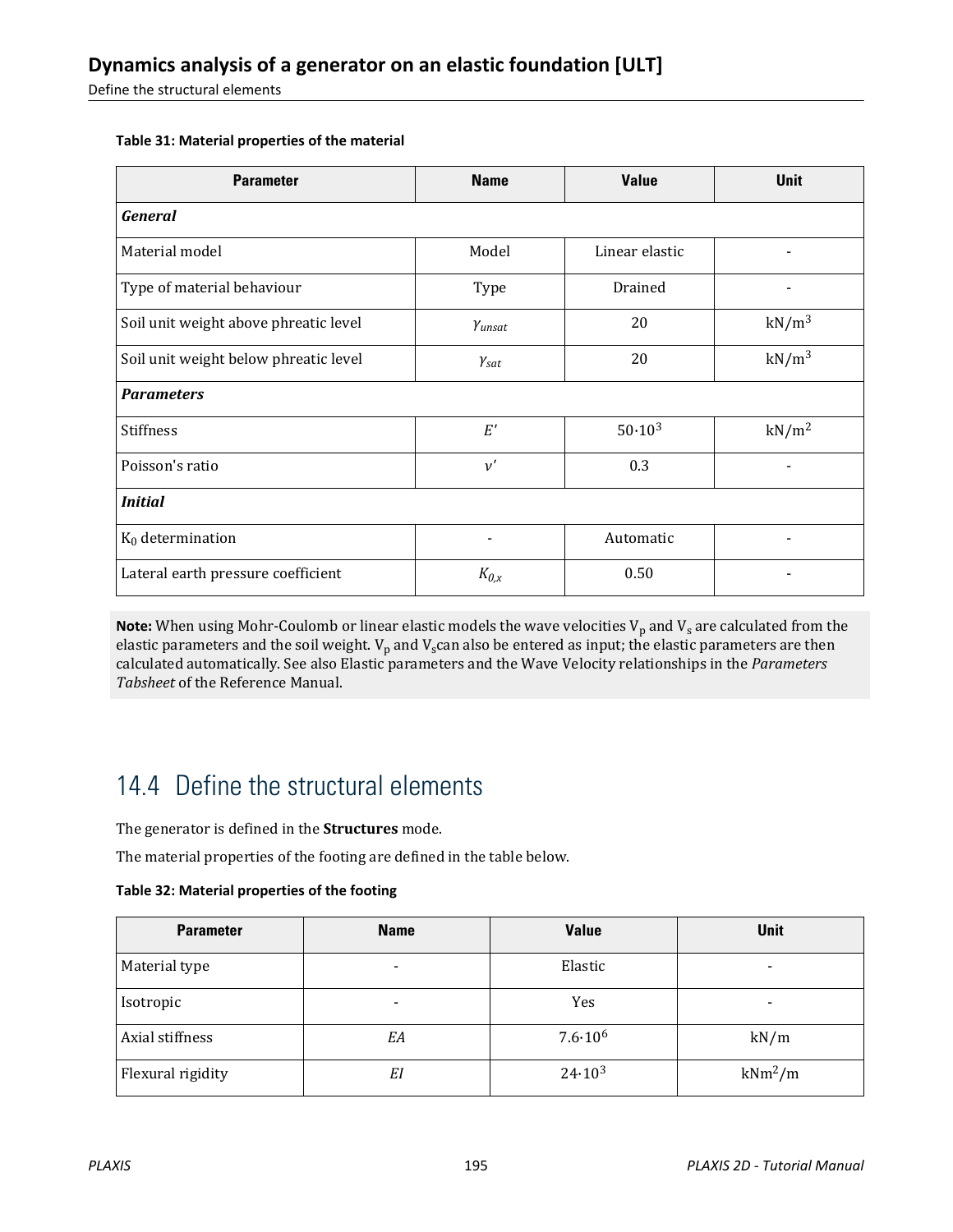#### **Dynamics analysis of a generator on an elastic foundation [ULT]**

Generate the mesh

| <b>Parameter</b> | <b>Name</b> | <b>Value</b> | Unit   |
|------------------|-------------|--------------|--------|
| Weight           | w           | ັ            | kN/m/m |
| Poisson's ration |             |              | -      |

**1.** Create a plate extending from (0 0) to (0.5 0) to represent the footing.

**2. Example 19** Define a material data set for the footing according to the information given in Table 32 (on page 195). The footing is assumed to be elastic and has a weight of 5 kN/m<sup>2</sup>.

**3.** Apply a distributed load on the footing to model the weight of the generator as well as the vibrations that it produces. The actual value of the load will be defined later. The model is shown below:



*Figure 169: Model layout*

# 14.5 Generate the mesh

- **1.** Proceed to the **Mesh** mode.
- **2.** Click the **Generate mesh** button **the** to generate the mesh. Use the default option for the **Element distribution** parameter (**Medium**).
- **3.** Click the **View mesh** button **the view the mesh.** The resulting mesh is shown. Note that the mesh is automatically refined under the footing.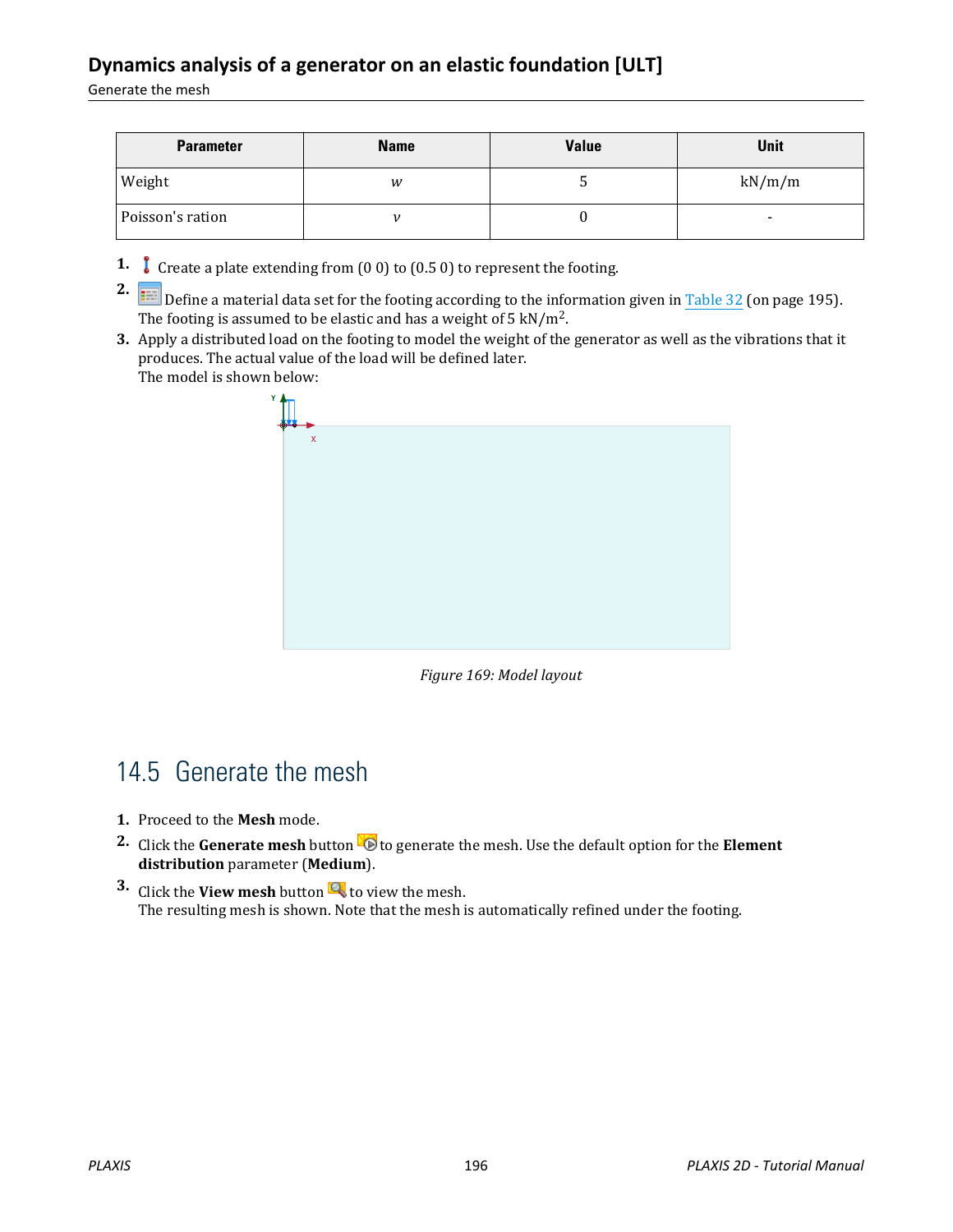

*Figure 170: The generated mesh*

**4.** Click the **Close** tab to close the Output program.

# 14.6 Define and perform the calculation

The calculation consists of 4 phases and it will be defined in the **Staged construction** mode.

#### 14.6.1 Initial phase

- **1.** Click the **Staged construction** tab to proceed with the definition of the calculation phases.
- **2.** The initial phase has already been introduced. The default settings of the initial phase will be used in this tutorial.

## 14.6.2 Phase 1: Footing

- 1. Click the **Add phase** button **the create a new phase.** The default settings of the added phase will be used for this calculation phase.
- **2.** Activate the footing.
- **3.** Activate the static component of the distributed load. In the **Selection explorer** set q<sub>y,start,ref value to -8</sub> kN/m/m. Do not activate the dynamic component of the load.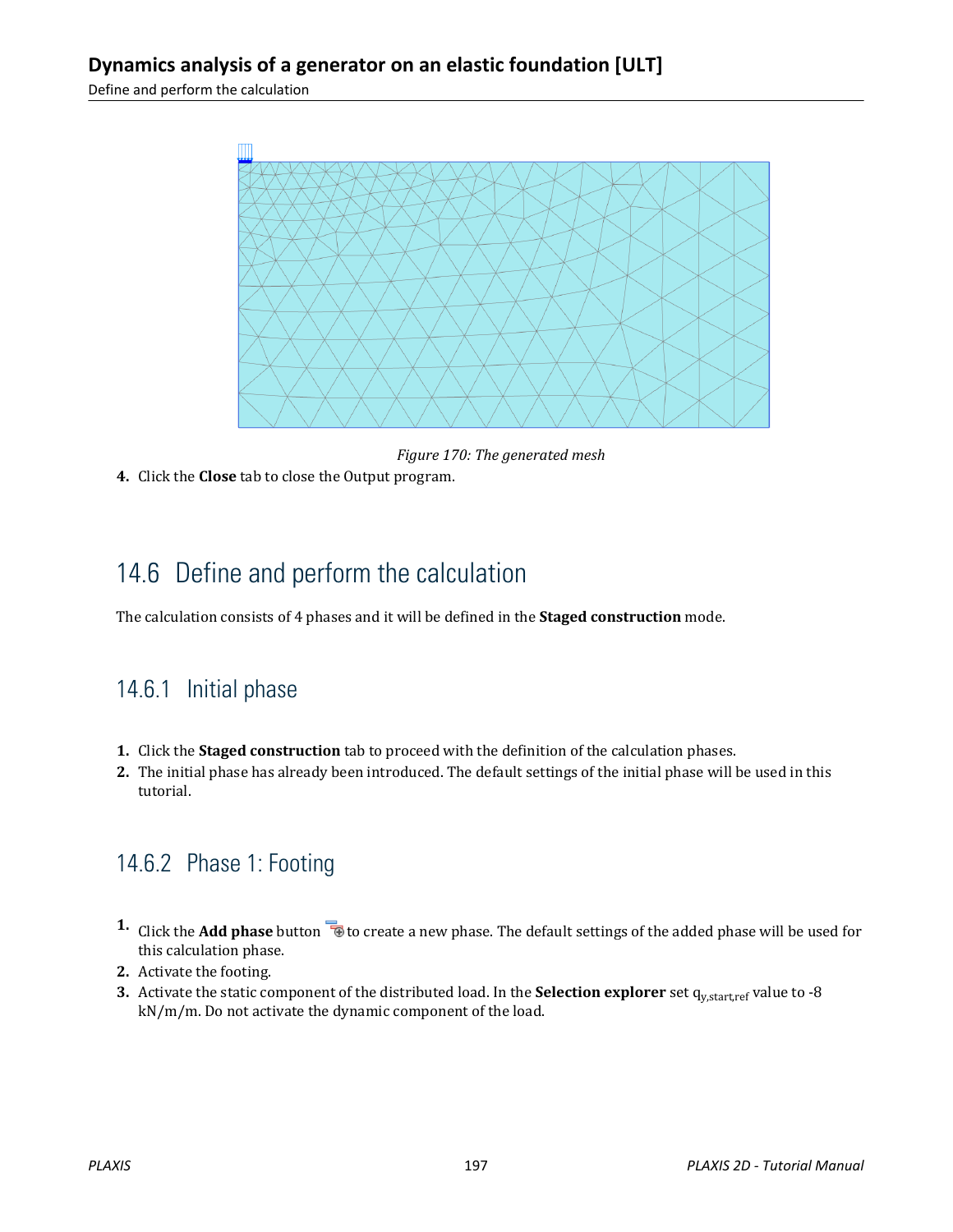

*Figure 171: Specification of the static load component in the Selection explorer*

#### 14.6.3 Phase 2: Start generator

In this phase, a vertical harmonic load, with a frequency of 10 Hz and amplitude of 10 kN/m<sup>2</sup>, is applied to simulate the vibrations transmitted by the generator. Five cycles with a total time interval of 0.5 sec are considered.

- **1.** Click the **Add phase** button **the contract a new phase.**
- **2.** In the **General** subtree in the **Phases** window, select the **Dynamic** option  $\mathbf{w}$  as calculation type.
- **3.** Set the **Dynamic time interval** parameter to 0.5 s.
- **4.** In the **Deformation control parameters** subtree in the **Phases** window select the **Reset displacements to zero** parameter. The default values of the remaining parameters will be used for this calculation phase.
- **5.** In the **Model explorer** expand the **Attributes library** subtree.
- **6.** Right-click the **Dynamic multipliers** subtree and select the **Edit** option from the appearing menu. The **Multipliers** window pops up.
- **7.** Click the **Load multipliers** tab.
- **8.** Click the **Add** button **th** to introduce a multiplier for the loads.
- **9.** Define a **Harmonic** signal with an **Amplitude** of 10, a **Phase** of 0° and a **Frequency** of 10 Hz and as shown: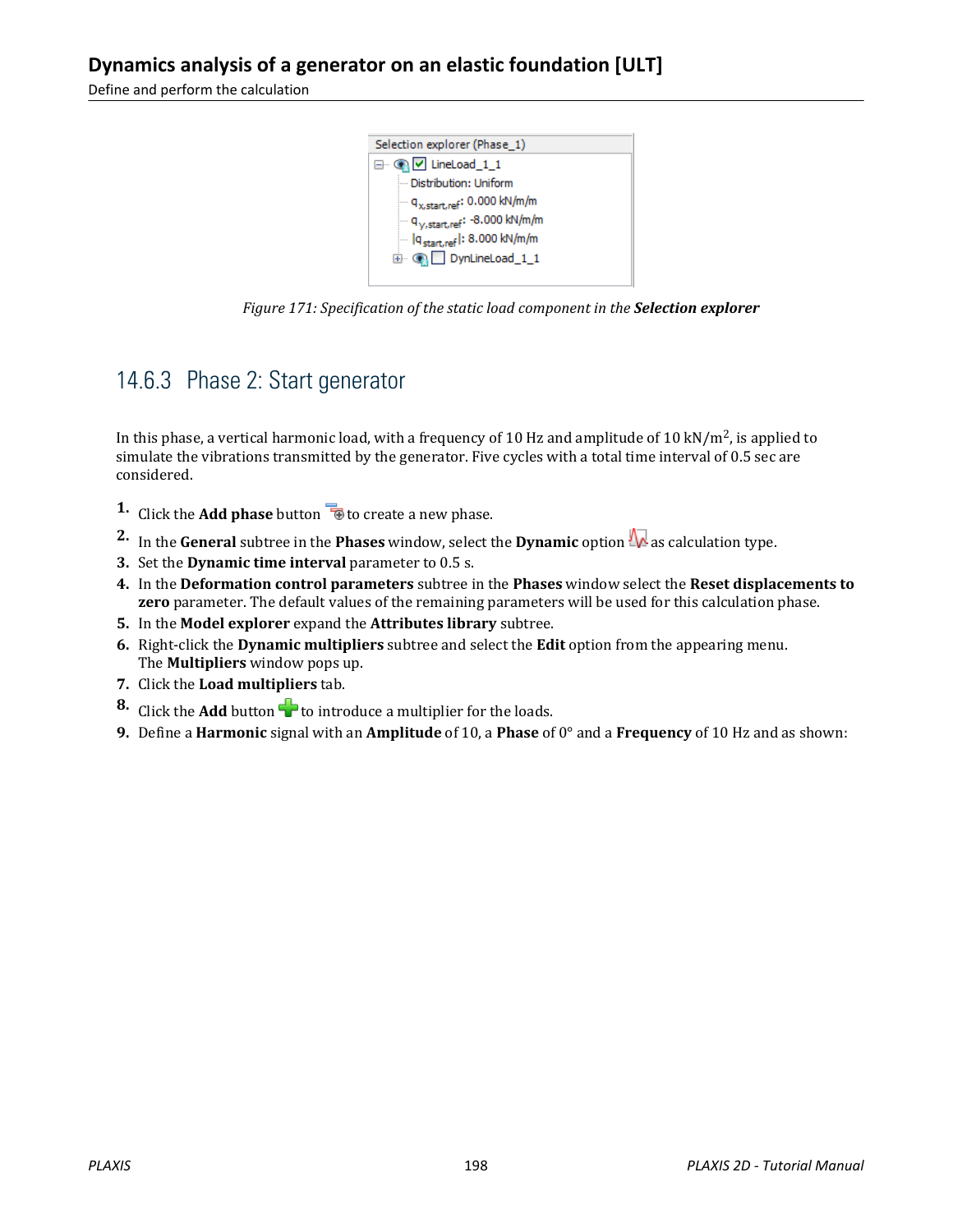| Multipliers                                 |                                                                                                   |          |           |  |
|---------------------------------------------|---------------------------------------------------------------------------------------------------|----------|-----------|--|
| Displacement multipliers [Load multipliers] | LoadMultiplier_1<br>Name                                                                          |          |           |  |
| LoadMultiplier_1                            | Signal                                                                                            | Harmonic |           |  |
|                                             | Amplitude                                                                                         | 10.00    |           |  |
|                                             | Phase                                                                                             | 0.000    | $\bullet$ |  |
|                                             | Frequency                                                                                         | 10.00    | Hz        |  |
|                                             | Signal<br>10<br>Dynamic multiplier<br>$\overline{0}$<br>$-10 -$<br>0.1<br>$\mathbf 0$<br>Time (s) |          | 0.2<br>QK |  |

*Figure 172: Definition of a Harmonic multiplier*

- **10.**  $\frac{1}{|+|}$ 
	- In the **Selection explorer**, activate the dynamic component of the load (DynLineLoad\_1).
- **11.** Specify the components of the load as  $(q_{x, start, ref}, q_{y, start, ref}) = (0.0, -1.0)$ . Click Multiplier\_y in the dynamic load subtree and select the LoadMultiplier\_1 option from the drop-down menu.



*Figure 173: Specification of the dynamic load component in the Selection explorer*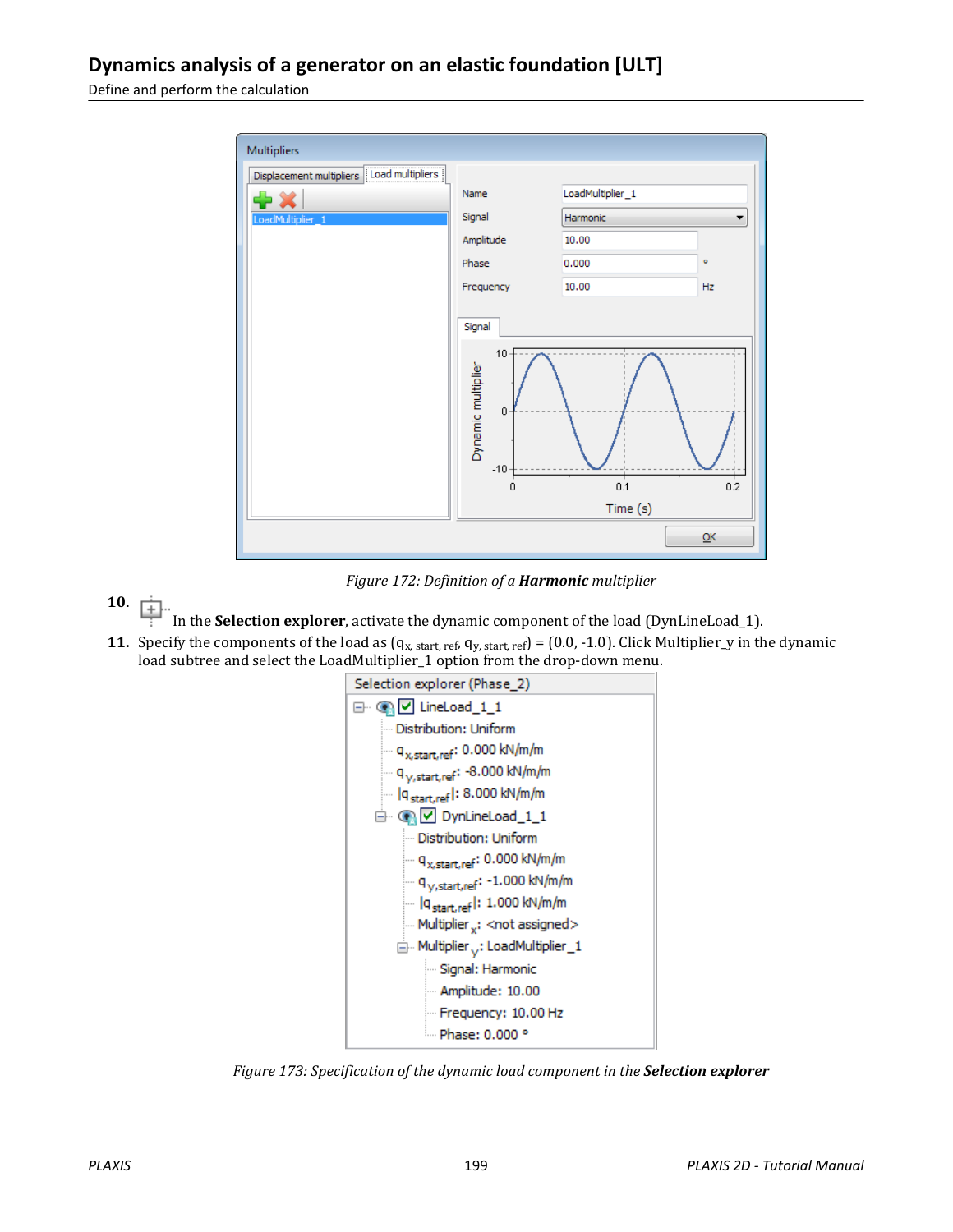**Note:** The dynamic multipliers can be defined in the **Geometry** modes as well as in the **Calculation** modes.

**12.** Special boundary conditions have to be defined to account for the fact that in reality the soil is a semi-infinite medium. Without these special boundary conditions the waves would be reflected on the model boundaries, causing perturbations. To avoid these spurious reflections, viscous boundaries are specified at Xmax and Ymin. The dynamic boundaries can be specified in the **Model explorer** > **Model conditions** > **Dynamics** subtree.



*Figure 174: Boundary conditions for dynamics calculations*

#### 14.6.4 Phase 3: Stop generator

- **1.** Click the **Add phase** button **the contract of the Add phase.**
- **2.** In the **General** subtree in the **Phases** window, select the **Dynamic** option  $\mathbf{w}$  as calculation type.
- **3.** Set the **Dynamic time interval** parameter to 0.5 s.
- **4.** In the **Staged construction** mode deactivate the dynamic component of the surface load. Note that the static load is still active. The dynamic boundary conditions of this phase should be the same as in the previous phase.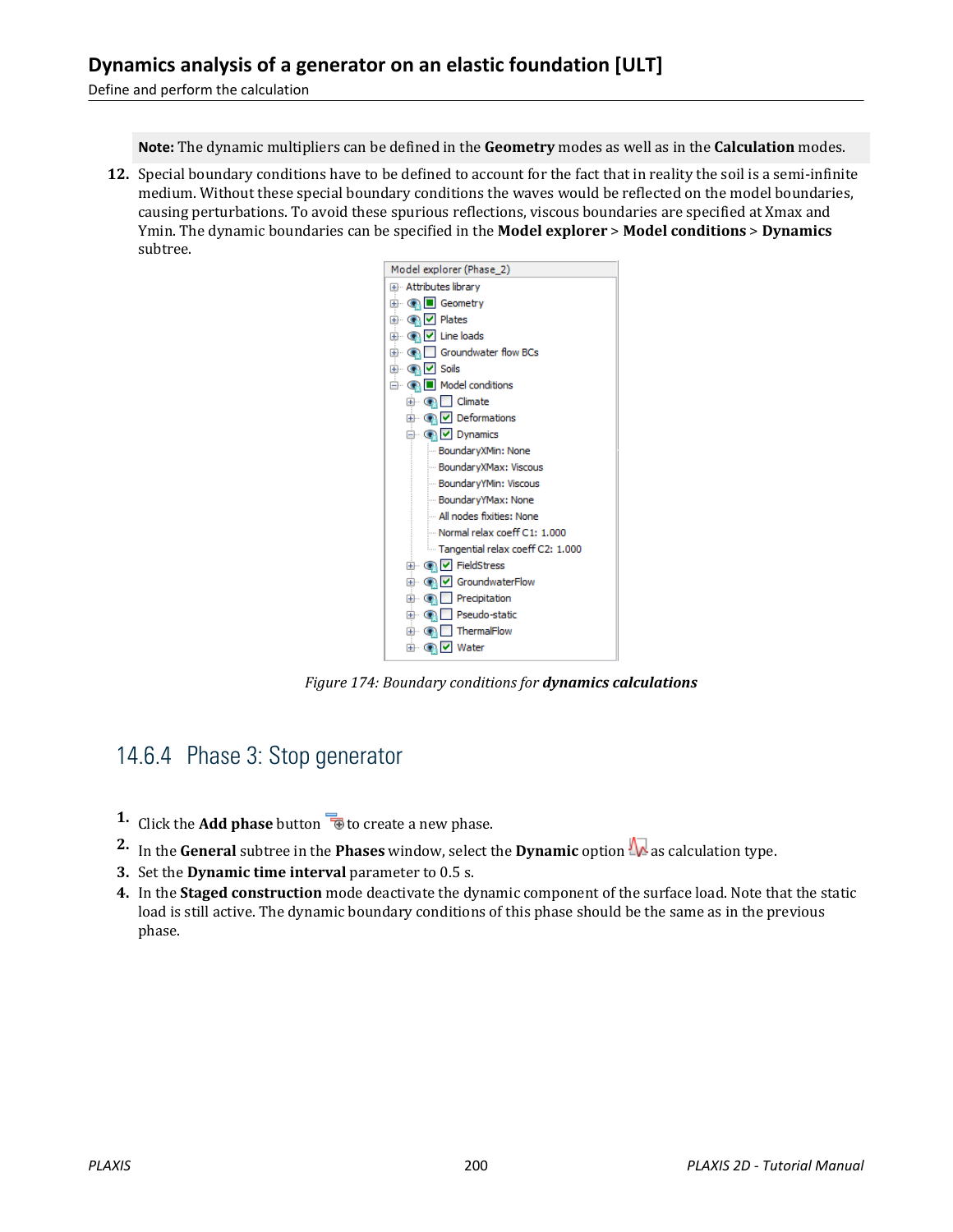## 14.6.5 Execute the calculation

- **1.** Click the **Select points for curves** button in the side toolbar and select nodes located at the ground surface, for instance at (1.4 0), (1.9 0) and (3.6 0), to consider in curves.
- **2.** Click the **Calculate** button  $\int_{0}^{\infty}$  to calculate the project.

**3.** After the calculation has finished, save the project by clicking the Save button  $\begin{array}{|c|c|}\n\hline\n\end{array}$ 

### 14.6.6 Additional calculation with damping

In a second calculation, material damping is introduced by means of Rayleigh damping. Rayleigh damping can be entered in the material data set. The following steps are necessary:

- **1.** Save the project under another name.
- **2.** Open the material data set of the soil.
- **3.** In the **General** tabsheet click the box next to the **Rayleigh α** parameter. Note that the display of the **General** tabsheet has changed displaying the **Single DOF equivalence** box.
- **4.** In order to introduce 5% of material damping, set the value of the **ξ** parameter to 5% for both targets and set the frequency values to 1 and 10 for the **Target 1** and **Target 2** respectively.
- **5.** Click on one of the definition cells of the Rayleigh parameters. The values of **α** and **β** are automatically calculated by the program.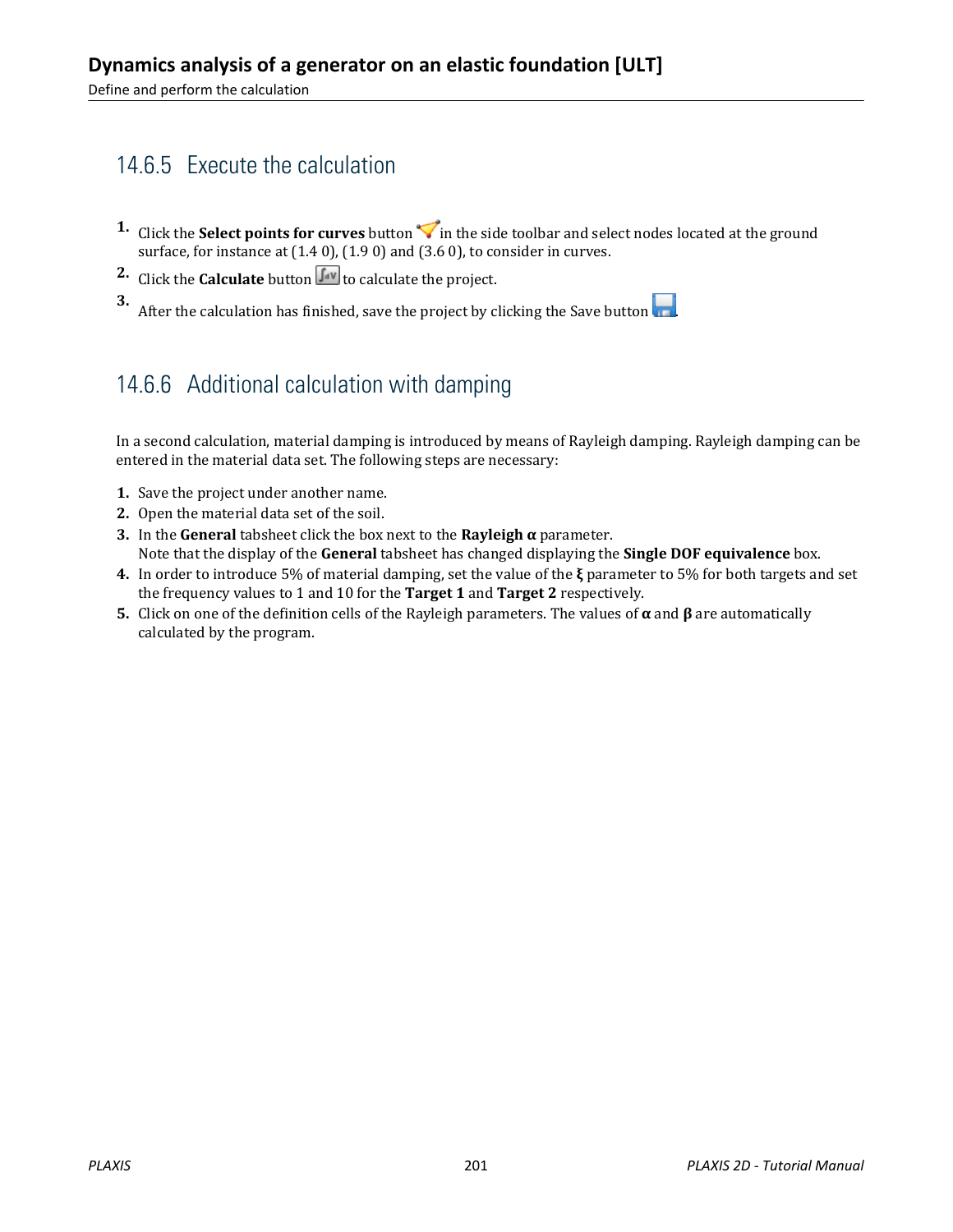

*Figure 175: Input of Rayleigh damping*

- **6.** Click **OK** to close the data base.
- **7.** Check whether the phases are properly defined (according to the information given before) and start the calculation.

# 14.7 Results

The **Curve generator** feature is particularly useful for dynamics analysis. You can easily display the actual loading versus time (input) and also displacements, velocities and accelerations of the pre-selected points versus time. The evolution of the defined multipliers with time can be plotted by assigning **Dynamic time** to the x-axis and u<sub>y</sub> to the y-axis.

The figure below shows the response of the pre-selected points at the surface of the structure. It can be seen that even with no damping, the waves are dissipated which can be attributed to the geometric damping.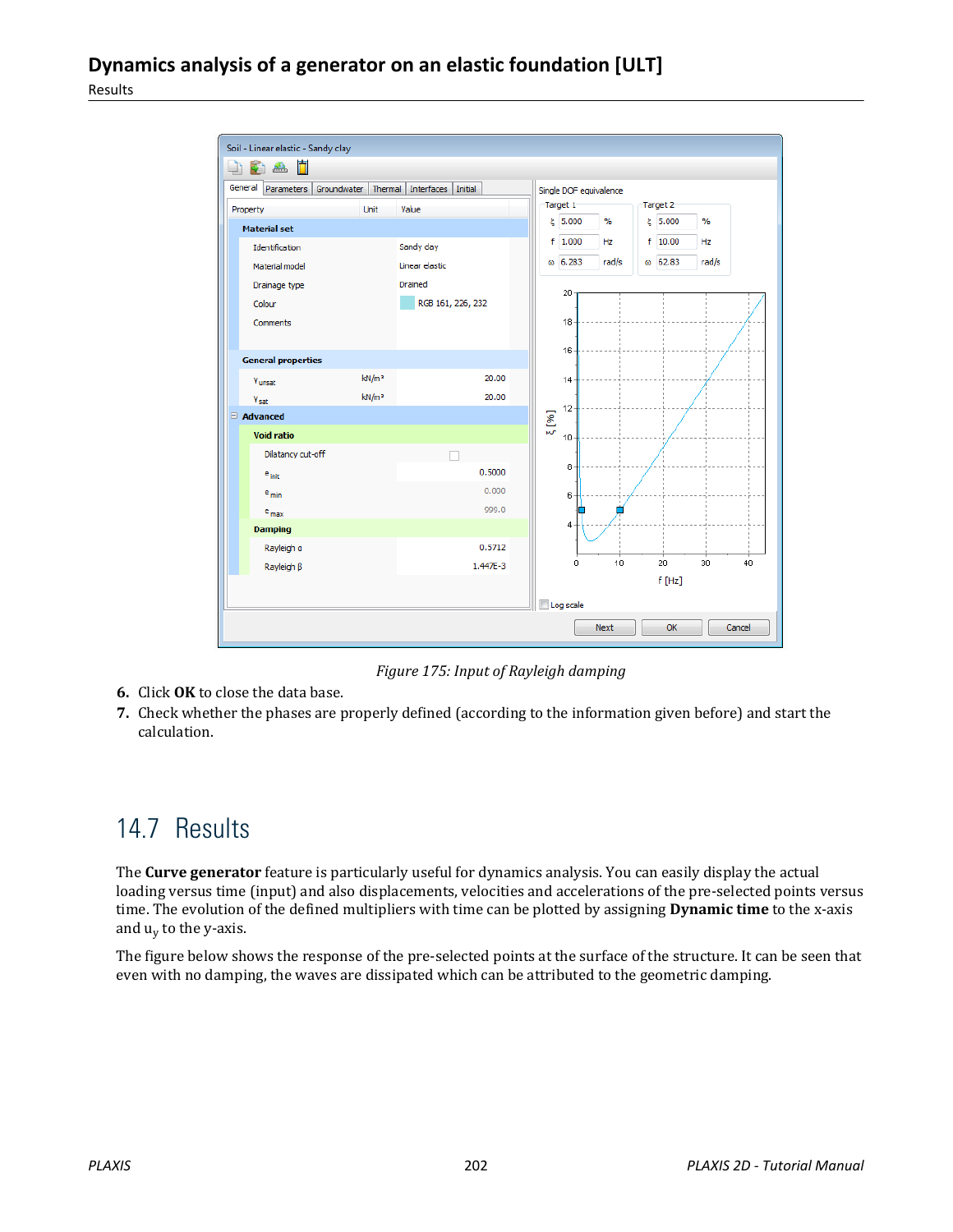

*Figure 176: Vertical displ.- time on the surface at different distances to the vibrating source (without damping)*

The presence of damping is clear in the following figure.



*Figure 177: Vertical displ.- time on the surface at different distances to the vibrating source (with damping)*

It can be seen that the vibration is totally seized when some time is elapsed after the removal of the force (at  $t =$ 0.5 s). Also, the displacement amplitudes are lower. Compare the curves without and with damping.

It is possible in the Output program to display displacements, velocities and accelerations at a particular time, by choosing the appropriate option in the **Deformations** menu. The figure below shows the total accelerations in the soil at the end of phase  $2$  (t = 0.5 s).